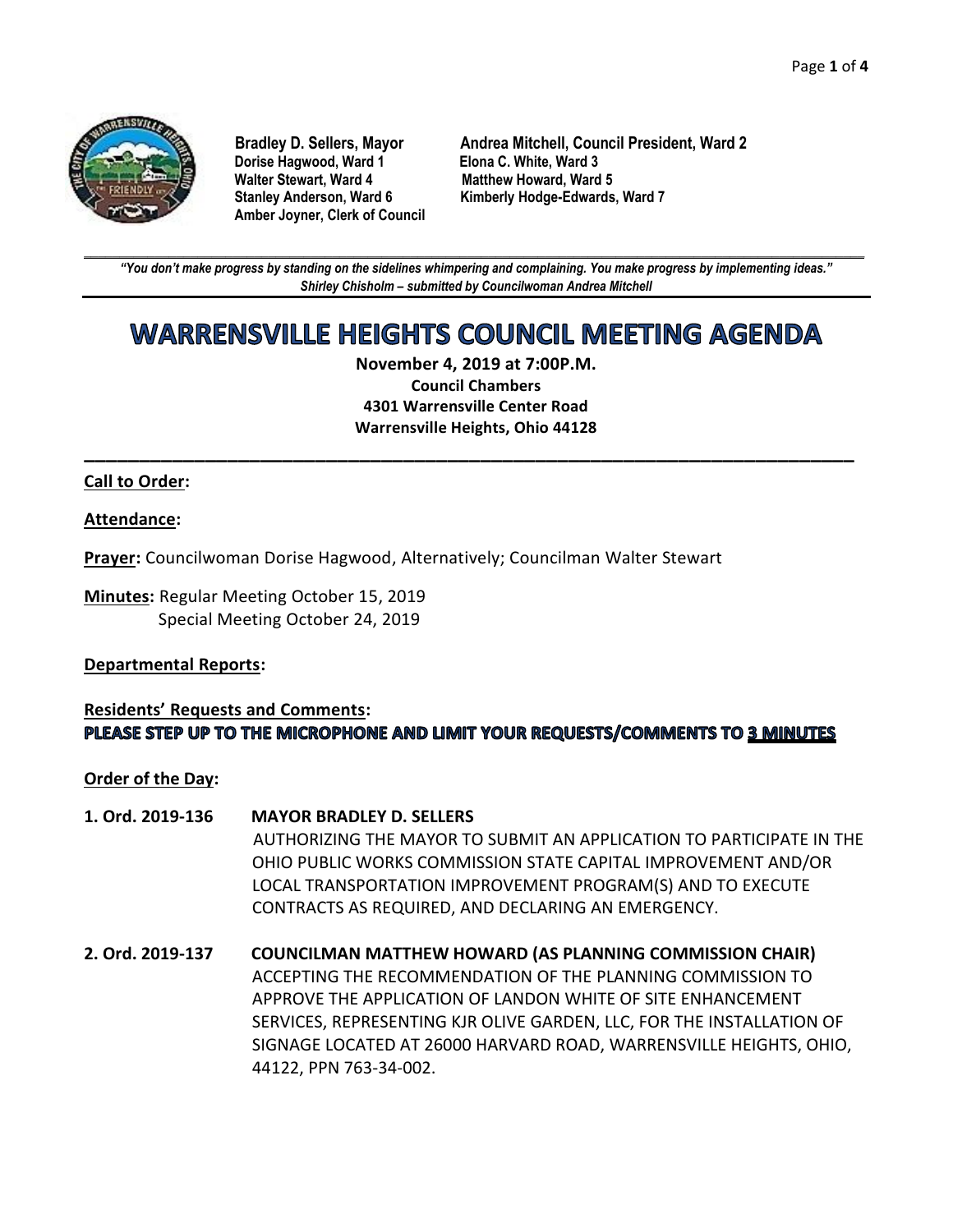**3. Ord. 2019-138 MAYOR BRADLEY D. SELLERS** AUTHORIZING THE MAYOR TO ENTER INTO A PROFESSIONAL SERVICE AGREEMENT WITH CRAIN, LANGNER & CO. TO CONDUCT A MANAGED MARKETING PROCESS FOR THE PROPERTY AND CASUALTY RISK INSURANCE OF THE CITY OF WARRENSVILLE HEIGHTS, AND DECLARING AN EMERGENCY.

**4. Ord. 2019-139 MAYOR BRADLEY D. SELLERS** AUTHORIZING THE ADMINISTRATION OF THE CITY OF WARRENSVILLE HEIGHTS TO AMEND THE APPROPRIATION TO THE GENERAL FUND UNDER THE FIRE DEPARTMENT OF THE CITY OF WARRENSVILLE HEIGHTS, AND DECLARING AN EMERGENCY.

- **5. Ord. 2019-140 COUNCILMAN MATTHEW HOWARD (AS PLANNING COMMISSION CHAIR)** ACCEPTING THE RECOMMENDATION OF THE PLANNING COMMISSION TO APPROVE THE APPLICATION OF TANGE ALFORD OF 1<sup>ST</sup> CHOICE SERVICES BY TANGE, LLC, REPRESENTING TRIAD PROPERTIES, LLC, FOR THE INSTALLATION OF SIGNAGE LOCATED AT 18234 SOUTH MILES ROAD, WARRENSVILLE HEIGHTS, OHIO, 44128, PPN 762-16-003.
- **6. Ord. 2019-141 COUNCILMAN MATTHEW HOWARD (AS PLANNING COMMISSION CHAIR)** ACCEPTING THE RECOMMENDATION OF THE PLANNING COMMISSION TO APPROVE THE APPLICATION OF NANCI FERRANTE AND ALEX RUSSO OF CUSHMAN & WAKEFIELD, REPRESENTING SAINT-SERVAN CENTRE LTD., FOR THE INSTALLATION OF SIGNAGE LOCATED AT 4291 RICHMOND ROAD, WARRENSVILLE HEIGHTS, OHIO, 44122, PPN 763-33-001.

**7. Ord. 2019-142 MAYOR BRADLEY D. SELLERS** AUTHORIZING THE CITY OF WARRENSVILLE HEIGHTS TO ACCEPT THE NORTHEAST OHIO AREAWIDE COORDINATING AGENCY (NOACA) 2021-2024 TRANSPORTATION IMPROVEMENT PROGRAM (TIP) FUNDING, ENTER INTO AGREEMENTS AS NECESSARY AND PROVIDE THE REQUIRED SHARE OF COSTS IN ORDER TO COMPLETE THE GREEN ROAD AND HARVARD AVENUE REHABILITATION PROJECTS, AND DECLARING AN EMERGENCY.

## **8. Res. 2019-044 MAYOR BRADLEY D. SELLERS**

SUBMITTING THE QUESTION OF THE RENEWAL OF THE 1.0 MILL TAX LEVY FOR THE PURPOSE OF PROVIDING AND MAINTAINING FIRE APPARATUS AND PAYMENT OF FIREMEN TO OPERATE THE SAME PURSUANT TO OHIO REVISED CODE SECTION 5705.03, AND DECLARING AN EMERGENCY.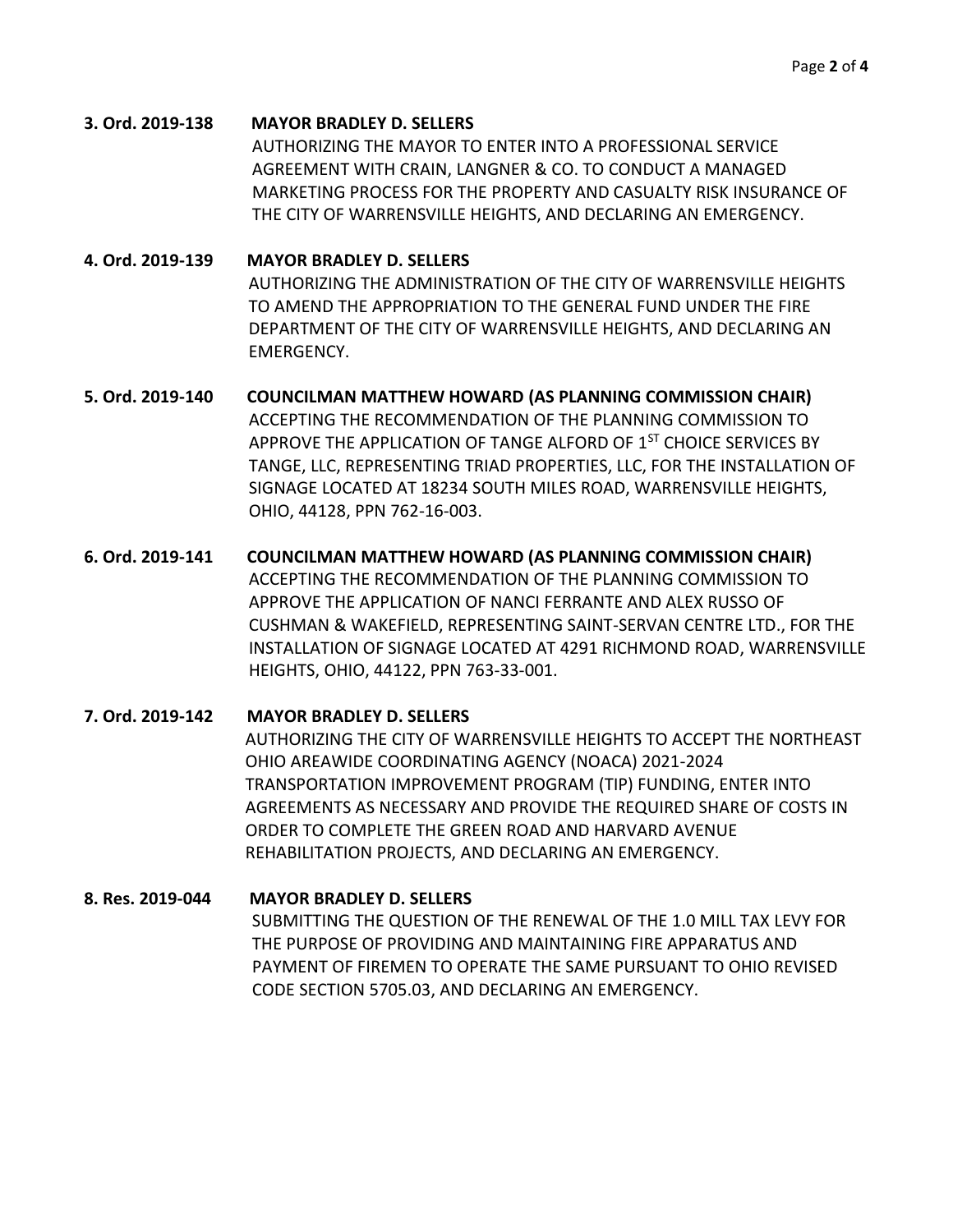## **9. Res. 2019-045 MAYOR BRADLEY D. SELLERS** SUBMITTING THE QUESTION OF THE RENEWAL OF THE 0.50 MILL TAX LEVY FOR THE PURPOSE OF CONSTRUCTING, ENLARGING, IMPROVING AND EQUIPPING MUNICIPAL FACILITIES AND BUILDINGS AND ACQUIRING REAL ESTATE PURSUANT TO OHIO REVISED CODE SECTION 5705.03, AND DECLARING AN EMERGENCY.

**10. Res. 2019-046 MAYOR BRADLEY D. SELLERS** SUBMITTING THE QUESTION OF THE RENEWAL OF THE 1.0 MILL TAX LEVY FOR THE PURPOSE OF PROVIDING AND MAINTAINING POLICE EQUIPMENT AND PAYMENT OF POLICE PERSONNEL PURSUANT TO OHIO REVISED CODE SECTION 5705.03, AND DECLARING AN EMERGENCY.

### **11. Res. 2019-047 COUNCILMAN STANLEY ANDERSON**

AUTHORIZING THE CITY OF WARRENSVILLE HEIGHTS TO DONATE \$500.00 TO THE WARRENSVILLE HEIGHTS SENIOR CLUB TO ASSIST WITH THE SENIOR CLUB'S ANNUAL HOLIDAY LUNCHEON EXPENSES, AND DECLARING AN EMERGENCY.

## **12. Res. 2019-048 MAYOR BRADLEY D. SELLERS**

AUTHORIZING THE ADMINISTRATION TO APPLY FOR, AND ACCEPT IF AWARDED, A COMMUNITY DEVELOPMENT BLOCK GRANT THROUGH THE CUYAHOGA COUNTY DEPARTMENT OF DEVELOPMENT FOR THE 2019 CUYAHOGA COUNTY MUNICIPAL GRANT PROGRAM, AND DECLARING AN EMERGENCY.

## **13. Res. 2019-049 MAYOR BRADLEY D. SELLERS**

AUTHORIZING THE ADMINISTRATION TO APPLY FOR, AND ACCEPT IF AWARDED, A COMMUNITY DEVELOPMENT BLOCK GRANT THROUGH THE CUYAHOGA COUNTY DEPARTMENT OF DEVELOPMENT FOR THE 2020 CUYAHOGA COUNTY SUPPLEMENTAL GRANT PROGRAM, AND DECLARING AN EMERGENCY.

**Announcements from the Directors:** 

**Fire Department**-Chief Herb Waugh

**Economic Development Department**-Director Jerome DuVal

**Personnel Department**-Director Nicole Johnson

**Chief of Staff**-Kelli Wilson

**Police Department**-Chief Wes Haynes

**Communications and Activities**-

**Building Department**-Commissioner Benjamin Brown

**Service Department**- Director Ted Sims

**Civic & Senior Center**-Director Jennifer Lastery

**Strategic Initiatives**-Director Carletta Fellows

**Finance Department**-Director Karen Howse